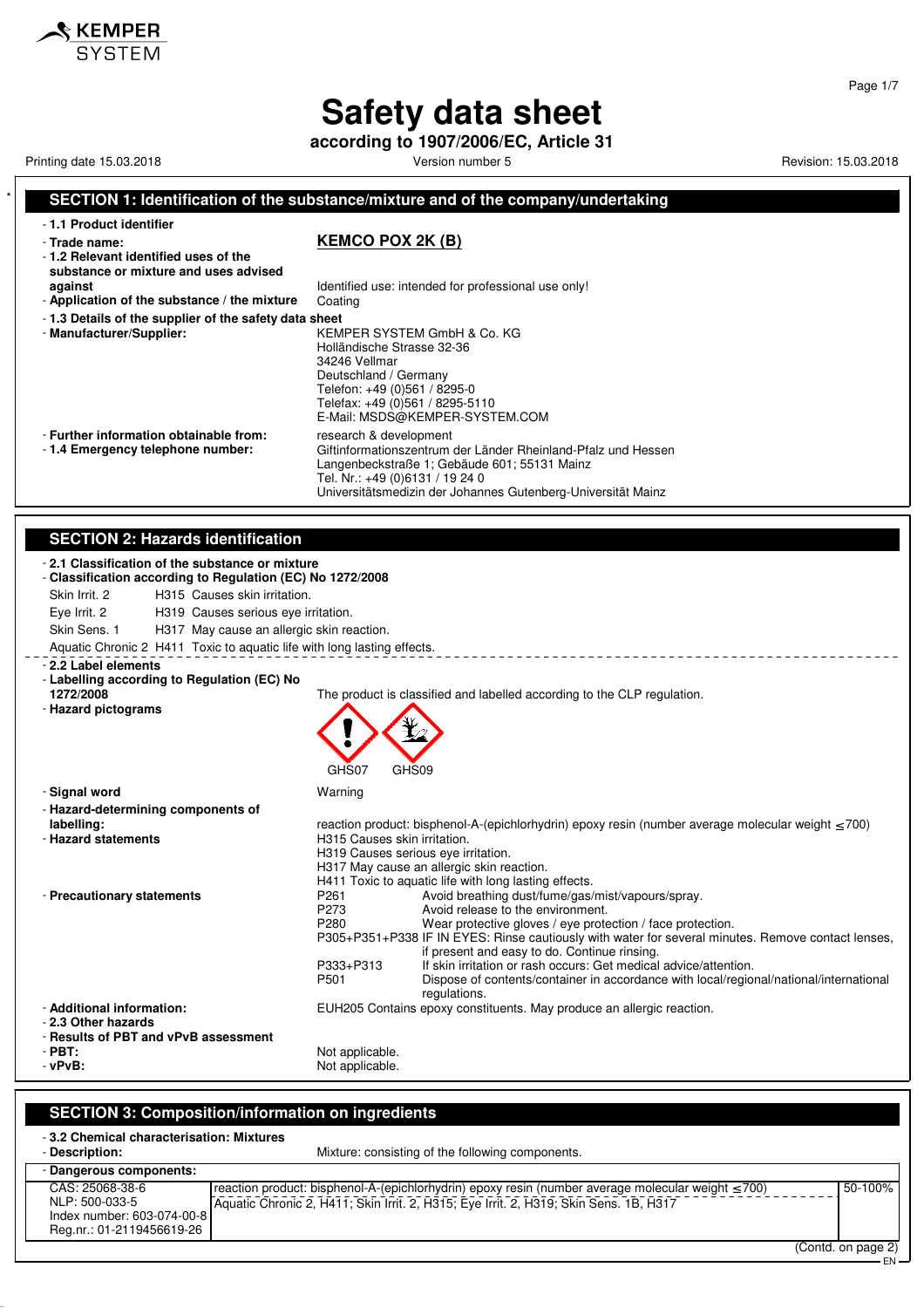

**according to 1907/2006/EC, Article 31**

Printing date 15.03.2018 **Printing date 15.03.2018** Version number 5 Revision: 15.03.2018

**KEMPER**<br>SYSTEM

**Trade name: KEMCO POX 2K (B)**

- **Additional information:** For the wording of the listed hazard phrases refer to section 16.

(Contd. of page 1)

EN

| <b>SECTION 4: First aid measures</b>      |                                                                                                         |
|-------------------------------------------|---------------------------------------------------------------------------------------------------------|
| -4.1 Description of first aid measures    |                                                                                                         |
| - General information:                    | Immediately remove any clothing soiled by the product.                                                  |
|                                           | Symptoms of poisoning may even occur after several hours; therefore medical observation for at least 48 |
|                                           | hours after the accident.                                                                               |
|                                           | Do not leave affected persons unattended.                                                               |
|                                           | Personal protection for the First Aider.                                                                |
|                                           | Take affected persons out of danger area and lay down.                                                  |
| - After inhalation:                       | In case of unconsciousness place patient stably in side position for transportation.                    |
|                                           | Supply fresh air; consult doctor in case of complaints.                                                 |
| - After skin contact:                     | Immediately wash with water and soap and rinse thoroughly.                                              |
|                                           | Seek medical treatment in case of complaints.                                                           |
| - After eye contact:                      | Rinse opened eye for several minutes under running water. If symptoms persist, consult a doctor.        |
|                                           | Protect unharmed eye.                                                                                   |
| - After swallowing:                       | If symptoms persist consult doctor.                                                                     |
| -4.2 Most important symptoms and effects, |                                                                                                         |
| both acute and delayed                    | No further relevant information available.                                                              |
| -4.3 Indication of any immediate medical  |                                                                                                         |
| attention and special treatment needed    | No further relevant information available.                                                              |

| <b>SECTION 5: Firefighting measures</b> |                                                                                                                                                                  |
|-----------------------------------------|------------------------------------------------------------------------------------------------------------------------------------------------------------------|
| -5.1 Extinguishing media                |                                                                                                                                                                  |
| - Suitable extinguishing agents:        | CO2, powder or water spray. Fight larger fires with water spray or alcohol resistant foam.<br>Use fire extinguishing methods suitable to surrounding conditions. |
| -5.2 Special hazards arising from the   |                                                                                                                                                                  |
| substance or mixture                    | Formation of toxic gases is possible during heating or in case of fire.                                                                                          |
| -5.3 Advice for firefighters            |                                                                                                                                                                  |
| - Protective equipment:                 | Do not inhale explosion gases or combustion gases.                                                                                                               |
| - Additional information                | Dispose of fire debris and contaminated fire fighting water in accordance with official regulations.                                                             |

|  |  |  | <b>SECTION 6: Accidental release measures</b> |
|--|--|--|-----------------------------------------------|
|--|--|--|-----------------------------------------------|

| -6.1 Personal precautions, protective     |                                                                                                  |
|-------------------------------------------|--------------------------------------------------------------------------------------------------|
| equipment and emergency procedures        | Wear protective equipment. Keep unprotected persons away.                                        |
|                                           | Ensure adequate ventilation                                                                      |
|                                           | Avoid contact with skin and eyes                                                                 |
| - 6.2 Environmental precautions:          | Inform respective authorities in case of seepage into water course or sewage system.             |
|                                           | Do not allow to enter sewers/ surface or ground water.                                           |
|                                           | Prevent from spreading (e.g. by damming-in or oil barriers).                                     |
| -6.3 Methods and material for containment |                                                                                                  |
| and cleaning up:                          | Absorb with liquid-binding material (sand, diatomite, acid binders, universal binders, sawdust). |
|                                           | Do not flush with water or aqueous cleansing agents                                              |
| -6.4 Reference to other sections          | See Section 7 for information on safe handling.                                                  |
|                                           | See Section 8 for information on personal protection equipment.                                  |
|                                           | See Section 13 for disposal information.                                                         |

| <b>SECTION 7: Handling and storage</b>                            |                                                                                                                                                   |                    |
|-------------------------------------------------------------------|---------------------------------------------------------------------------------------------------------------------------------------------------|--------------------|
| -7.1 Precautions for safe handling                                | Store in cool, dry place in tightly closed receptacles.<br>Ensure good ventilation/exhaustion at the workplace.<br>Prevent formation of aerosols. |                    |
| -7.2 Conditions for safe storage, including any incompatibilities |                                                                                                                                                   |                    |
| - Storage:                                                        |                                                                                                                                                   |                    |
| - Requirements to be met by storerooms and                        |                                                                                                                                                   |                    |
| receptacles:                                                      | Store only in the original receptacle.                                                                                                            |                    |
| - Information about storage in one common                         |                                                                                                                                                   |                    |
| storage facility:                                                 | Store away from foodstuffs.                                                                                                                       |                    |
| - Further information about storage                               |                                                                                                                                                   |                    |
| conditions:                                                       | Protect from frost.                                                                                                                               |                    |
|                                                                   | Store in dry conditions.                                                                                                                          |                    |
|                                                                   |                                                                                                                                                   |                    |
|                                                                   |                                                                                                                                                   | (Contd. on page 3) |

Page 2/7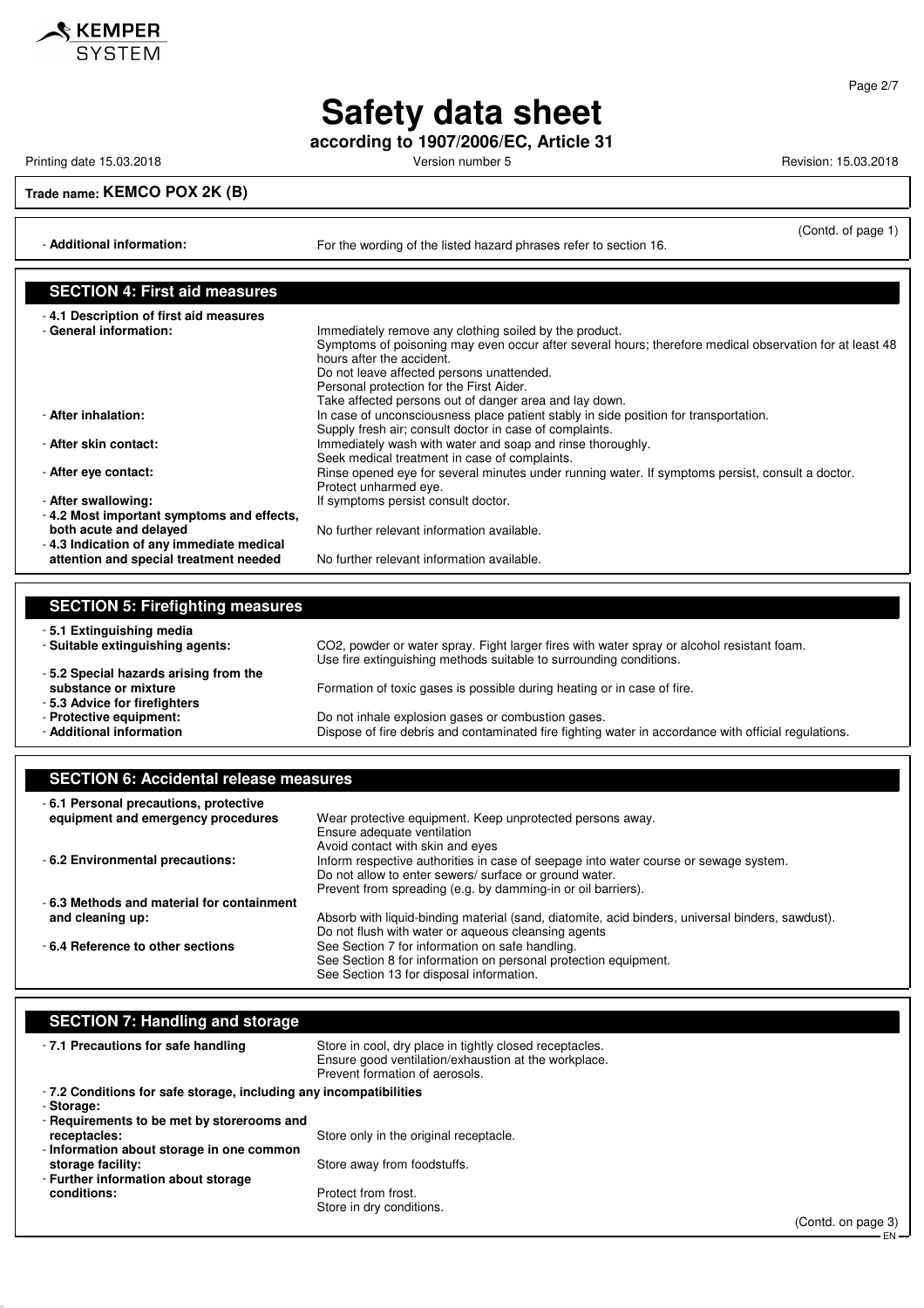

**according to 1907/2006/EC, Article 31**

Printing date 15.03.2018 **Printing date 15.03.2018** Version number 5 Revision: 15.03.2018

### **Trade name: KEMCO POX 2K (B)**

|                                                                                       | (Contd. of page 2)                                                                                                                                               |
|---------------------------------------------------------------------------------------|------------------------------------------------------------------------------------------------------------------------------------------------------------------|
|                                                                                       | Keep container tightly sealed.                                                                                                                                   |
|                                                                                       | Recommended storage temperature: 5 - 30 °C                                                                                                                       |
| - Storage class:                                                                      | 10                                                                                                                                                               |
| - 7.3 Specific end use(s)                                                             | No further relevant information available.                                                                                                                       |
|                                                                                       |                                                                                                                                                                  |
| <b>SECTION 8: Exposure controls/personal protection</b>                               |                                                                                                                                                                  |
|                                                                                       |                                                                                                                                                                  |
| - Additional information about design of<br>technical facilities:                     | No further data; see item 7.                                                                                                                                     |
| -8.1 Control parameters                                                               |                                                                                                                                                                  |
| - Ingredients with limit values that require monitoring at the workplace:             |                                                                                                                                                                  |
| - Additional information:                                                             | The lists valid during the making were used as basis.                                                                                                            |
| - 8.2 Exposure controls                                                               |                                                                                                                                                                  |
| - Personal protective equipment:                                                      |                                                                                                                                                                  |
| - General protective and hygienic measures:                                           | The usual precautionary measures are to be adhered to when handling chemicals.                                                                                   |
|                                                                                       | Keep away from foodstuffs, beverages and feed.<br>Immediately remove all soiled and contaminated clothing                                                        |
|                                                                                       | Wash hands before breaks and at the end of work.                                                                                                                 |
|                                                                                       | Avoid contact with the eyes and skin.                                                                                                                            |
| - Respiratory protection:                                                             | When used properly and under normal conditions, breathing protection is not required.                                                                            |
|                                                                                       | Use suitable respiratory protective device in case of insufficient ventilation.<br>Filter A/P2                                                                   |
|                                                                                       | Respiratory protection - Gas filters and combination filters according to EN 141                                                                                 |
| - Protection of hands:                                                                |                                                                                                                                                                  |
|                                                                                       | Protective gloves                                                                                                                                                |
|                                                                                       |                                                                                                                                                                  |
|                                                                                       |                                                                                                                                                                  |
|                                                                                       | Check protective gloves prior to each use for their proper condition.<br>Only use chemical-protective gloves with CE-labelling of category III.                  |
|                                                                                       | The glove material has to be impermeable and resistant to the product/ the substance/ the                                                                        |
|                                                                                       | preparation.                                                                                                                                                     |
|                                                                                       | Selection of the glove material on consideration of the penetration times, rates of diffusion<br>and the degradation                                             |
|                                                                                       | After use of gloves apply skin-cleaning agents and skin cosmetics.                                                                                               |
| - Material of gloves                                                                  | Recommended materials:                                                                                                                                           |
|                                                                                       | Butyl rubber, BR                                                                                                                                                 |
|                                                                                       | Recommended thickness of the material: $\geq 0.5$ mm                                                                                                             |
|                                                                                       | The selection of the suitable gloves does not only depend on the material, but also on further marks of<br>quality and varies from manufacturer to manufacturer. |
| - Penetration time of glove material                                                  | The determined penetration times according to EN 374 part III are not performed under practical                                                                  |
|                                                                                       | conditions. Therefore a maximum wearing time, which corresponds to 50% of the penetration time, is                                                               |
|                                                                                       | recommended.                                                                                                                                                     |
| - As protection from splashes gloves made of<br>the following materials are suitable: | Nitrile rubber, NBR                                                                                                                                              |
|                                                                                       | Recommended thickness of the material: $\geq 0.1$ mm                                                                                                             |
|                                                                                       | Penetration time (min.): <10                                                                                                                                     |
| - Eye protection:                                                                     |                                                                                                                                                                  |
|                                                                                       | Tightly sealed goggles                                                                                                                                           |
|                                                                                       |                                                                                                                                                                  |
|                                                                                       | Protective goggles and facial protection - Classification according to EN 166                                                                                    |
| - Body protection:                                                                    | Protective work clothing                                                                                                                                         |
|                                                                                       | Impervious protective clothing                                                                                                                                   |
|                                                                                       |                                                                                                                                                                  |
| <b>SECTION 9: Physical and chemical properties</b>                                    |                                                                                                                                                                  |
|                                                                                       |                                                                                                                                                                  |
| - 9.1 Information on basic physical and chemical properties                           |                                                                                                                                                                  |
| - General Information<br>- Appearance:                                                |                                                                                                                                                                  |
| Form:                                                                                 | Fluid                                                                                                                                                            |
| Colour:                                                                               | Light yellow                                                                                                                                                     |
| - Odour:                                                                              | Characteristic                                                                                                                                                   |

- Odour threshold: Not determined.

(Contd. on page 4) EN

Page 3/7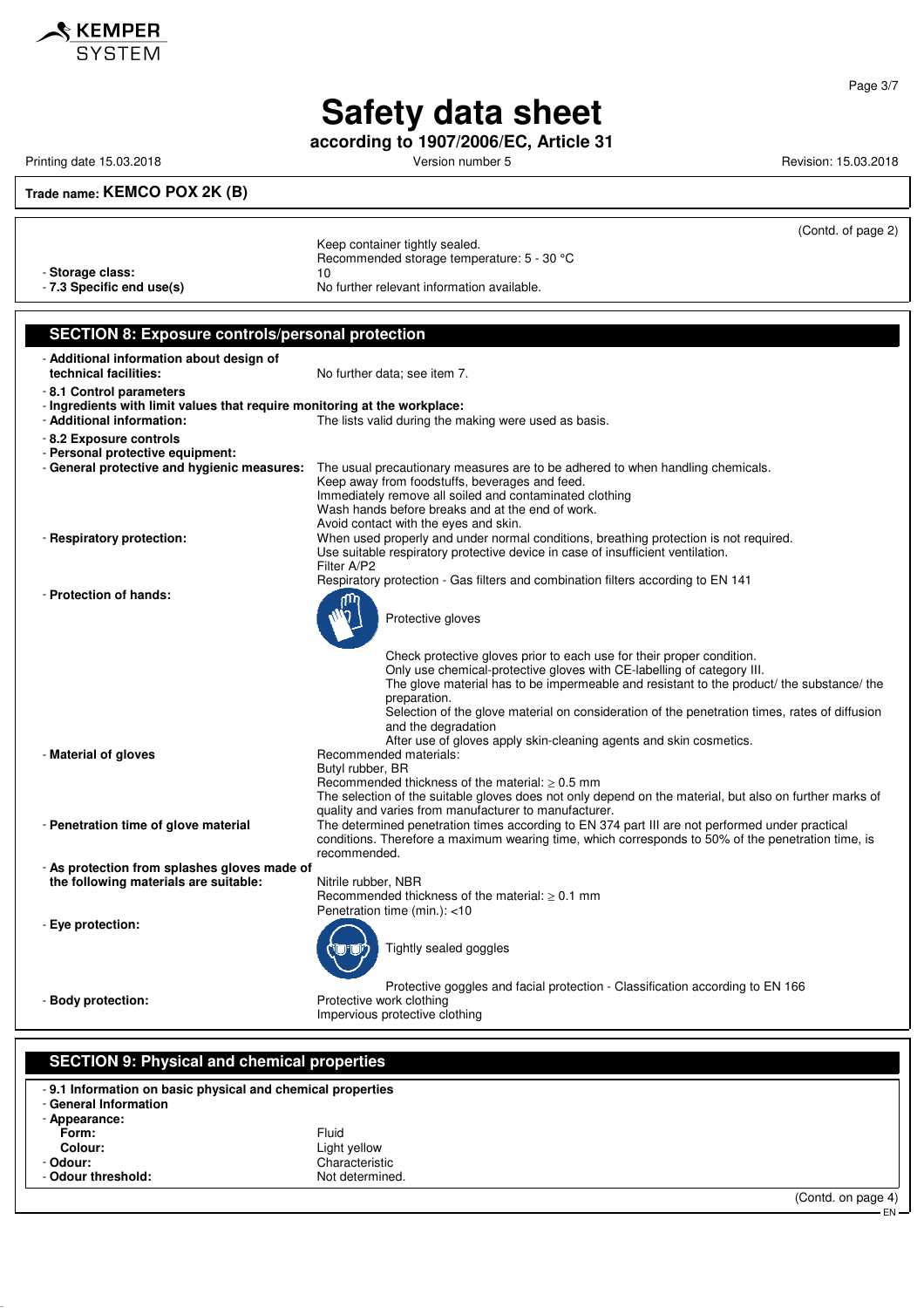

**according to 1907/2006/EC, Article 31**

Printing date 15.03.2018 **Printing date 15.03.2018** Version number 5 Revision: 15.03.2018

## **Trade name: KEMCO POX 2K (B)**

|                                                                                                    | (Contd. of page 3)                                                    |
|----------------------------------------------------------------------------------------------------|-----------------------------------------------------------------------|
| - pH-value at 20 °C:                                                                               | $\overline{7}$                                                        |
| - Change in condition<br>Melting point/freezing point:<br>Initial boiling point and boiling range: | Undetermined.<br>Undetermined.                                        |
| - Flash point:                                                                                     | >100 °C                                                               |
| - Flammability (solid, gas):                                                                       | Not applicable.                                                       |
| - Decomposition temperature:                                                                       | Not determined.                                                       |
| - Auto-ignition temperature:                                                                       | Product is not selfigniting.                                          |
| - Explosive properties:                                                                            | Product does not present an explosion hazard.                         |
| - Explosion limits:<br>Lower:<br>Upper:                                                            | Not determined.<br>Not determined.                                    |
| - Density at 20 °C:<br>- Relative density<br>- Vapour density<br>- Evaporation rate                | 1.15 $g/cm3$<br>Not determined.<br>Not determined.<br>Not determined. |
| - Solubility in / Miscibility with<br>water:                                                       | Fully miscible.                                                       |
| - Partition coefficient: n-octanol/water:                                                          | Not determined.                                                       |
| - Viscosity:<br>Dynamic at 23 °C:<br>Kinematic:                                                    | 700 mPas<br>Not determined.                                           |
| - Solvent content:<br>VOC (EC)<br>- 9.2 Other information                                          | 0.47%<br>No further relevant information available.                   |

### **SECTION 10: Stability and reactivity**

| -10.1 Reactivity<br>- 10.2 Chemical stability                                                       | No further relevant information available.                                               |
|-----------------------------------------------------------------------------------------------------|------------------------------------------------------------------------------------------|
| - Thermal decomposition / conditions to be<br>avoided:<br>- 10.3 Possibility of hazardous reactions | No decomposition if used according to specifications.<br>No dangerous reactions known.   |
| -10.4 Conditions to avoid                                                                           | No further relevant information available.                                               |
| -10.5 Incompatible materials:<br>- 10.6 Hazardous decomposition products:                           | No further relevant information available.<br>No dangerous decomposition products known. |
|                                                                                                     |                                                                                          |

### **SECTION 11: Toxicological information**

| -11.1 Information on toxicological effects                                |                                                                                                               |                                                                   |                    |
|---------------------------------------------------------------------------|---------------------------------------------------------------------------------------------------------------|-------------------------------------------------------------------|--------------------|
| - Acute toxicity                                                          |                                                                                                               | Based on available data, the classification criteria are not met. |                    |
|                                                                           | - LD/LC50 values relevant for classification:                                                                 |                                                                   |                    |
|                                                                           | 25068-38-6 reaction product: bisphenol-A-(epichlorhydrin) epoxy resin (number average molecular weight ≤ 700) |                                                                   |                    |
| Oral                                                                      | LD50 11,400 mg/kg (rat)                                                                                       |                                                                   |                    |
| Dermal                                                                    | LD50 $ >2,000$ mg/kg (rabbit)                                                                                 |                                                                   |                    |
|                                                                           | Inhalative $ LCLo $ 1 mg/l (rat)                                                                              |                                                                   |                    |
|                                                                           | - Primary irritant effect:                                                                                    |                                                                   |                    |
|                                                                           | - Skin corrosion/irritation                                                                                   | Causes skin irritation.                                           |                    |
| - Serious eve damage/irritation<br>Causes serious eye irritation.         |                                                                                                               |                                                                   |                    |
| - Respiratory or skin sensitisation                                       |                                                                                                               | May cause an allergic skin reaction.                              |                    |
| - CMR effects (carcinogenity, mutagenicity and toxicity for reproduction) |                                                                                                               |                                                                   |                    |
|                                                                           | - Germ cell mutagenicity                                                                                      | Based on available data, the classification criteria are not met. |                    |
| - Carcinogenicity                                                         |                                                                                                               | Based on available data, the classification criteria are not met. |                    |
|                                                                           | - Reproductive toxicity                                                                                       | Based on available data, the classification criteria are not met. |                    |
|                                                                           | - STOT-single exposure                                                                                        | Based on available data, the classification criteria are not met. |                    |
|                                                                           | - STOT-repeated exposure                                                                                      | Based on available data, the classification criteria are not met. |                    |
|                                                                           |                                                                                                               |                                                                   | (Contd. on page 5) |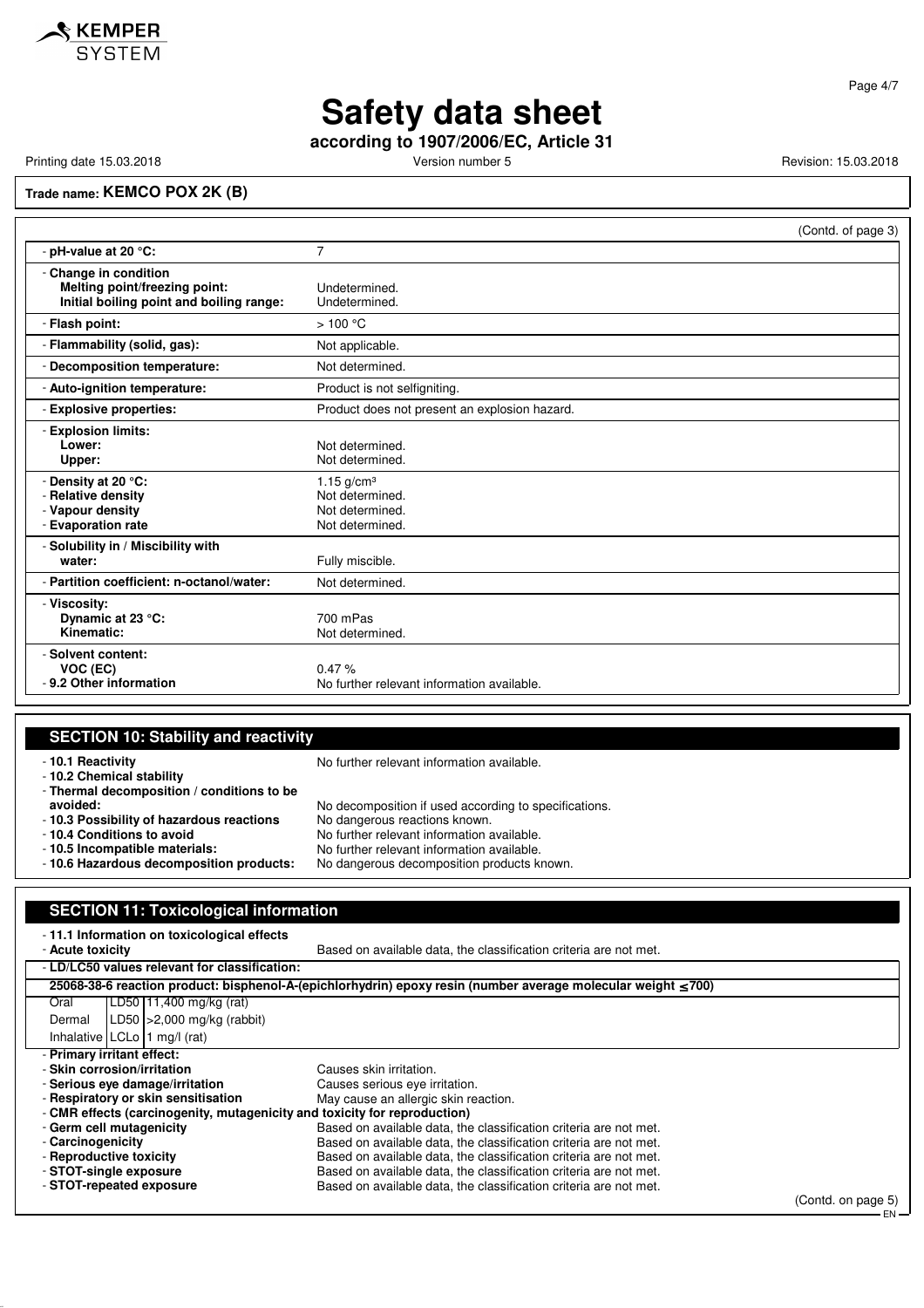

**according to 1907/2006/EC, Article 31**

Printing date 15.03.2018 **Printing date 15.03.2018** Version number 5 Revision: 15.03.2018

**Trade name: KEMCO POX 2K (B)**

(Contd. of page 4)

- **Aspiration hazard Based on available data, the classification criteria are not met.** 

|                                    | <b>SECTION 12: Ecological information</b>                                  |                                                                                                               |
|------------------------------------|----------------------------------------------------------------------------|---------------------------------------------------------------------------------------------------------------|
| - 12.1 Toxicity                    |                                                                            |                                                                                                               |
| - Aquatic toxicity:                |                                                                            |                                                                                                               |
|                                    |                                                                            | 25068-38-6 reaction product: bisphenol-A-(epichlorhydrin) epoxy resin (number average molecular weight ≤ 700) |
| IC50                               | >42.6 mg/l (Bakterien) (18h)                                               |                                                                                                               |
|                                    | LC50/96 h   1.5 mg/l (fish) (OECD 203 (96 hr))                             |                                                                                                               |
|                                    | 1.5 mg/l (Oncorhynchus mykiss (Regenbogenforelle))                         |                                                                                                               |
|                                    | EC50 (24) 3.6 mg/l (dpa)                                                   |                                                                                                               |
| <b>EC50</b>                        | 1.8 mg/l (Daphnia magna) (48h)                                             |                                                                                                               |
| EC <sub>50</sub>                   | 9.4 mg/l (ALGAE) (EPA CFR (72 hr))                                         |                                                                                                               |
|                                    | 1.7 mg/l (daphnia) (OECD 202 (48 hr))                                      |                                                                                                               |
|                                    | 11 mg/l (Selenastrum capricornutum) (72h)                                  |                                                                                                               |
| <b>NOEC</b>                        | 0.3 mg/l (Daphnia magna) (21d)                                             |                                                                                                               |
| <b>MATC</b>                        | 0.55 mg/l (Daphnia magna) (21d)                                            |                                                                                                               |
|                                    | -12.2 Persistence and degradability                                        | No further relevant information available.                                                                    |
|                                    | - 12.3 Bioaccumulative potential                                           | No further relevant information available.                                                                    |
| - 12.4 Mobility in soil            |                                                                            | No further relevant information available.                                                                    |
| - Ecotoxical effects:<br>- Remark: |                                                                            | Toxic for fish                                                                                                |
|                                    | - Additional ecological information:                                       |                                                                                                               |
| - General notes:                   |                                                                            | Water hazard class 2 (German Regulation) (Self-assessment): hazardous for water                               |
|                                    |                                                                            | Do not allow product to reach ground water, water course or sewage system.                                    |
|                                    |                                                                            | Danger to drinking water if even small quantities leak into the ground.                                       |
|                                    |                                                                            | Also poisonous for fish and plankton in water bodies.                                                         |
|                                    |                                                                            | Toxic for aquatic organisms                                                                                   |
| $-$ PBT:                           | -12.5 Results of PBT and vPvB assessment                                   | Not applicable.                                                                                               |
| $-vPvB$ :                          |                                                                            | Not applicable.                                                                                               |
|                                    | No further relevant information available.<br>- 12.6 Other adverse effects |                                                                                                               |
|                                    |                                                                            |                                                                                                               |

| <b>SECTION 13: Disposal considerations</b>                                                       |                                                                                                         |                                                                                                    |
|--------------------------------------------------------------------------------------------------|---------------------------------------------------------------------------------------------------------|----------------------------------------------------------------------------------------------------|
| - 13.1 Waste treatment methods<br>- Recommendation<br>Disposal according to official regulations |                                                                                                         | Must not be disposed together with household garbage. Do not allow product to reach sewage system. |
|                                                                                                  | - European waste catalogue                                                                              |                                                                                                    |
| 08 04 09*                                                                                        |                                                                                                         | waste adhesives and sealants containing organic solvents or other hazardous substances             |
| 08 04 10                                                                                         |                                                                                                         | waste adhesives and sealants other than those mentioned in 08 04 09                                |
|                                                                                                  | - Uncleaned packaging:<br>- Recommendation:<br>Disposal must be made according to official regulations. |                                                                                                    |
|                                                                                                  | <b>SECTION 14: Transport information</b>                                                                |                                                                                                    |
|                                                                                                  | - 14.1 UN-Number<br>UN3082<br>- ADR, IMDG, IATA                                                         |                                                                                                    |
| - ADR                                                                                            | -14.2 UN proper shipping name                                                                           | 3082 ENVIRONMENTALLY HAZARDOUS SUBSTANCE, LIQUID, N.O.S.                                           |

(reaction product: bisphenol-A-(epichlorhydrin) epoxy resin (number average molecular weight ≤ 700)) - **IMDG** ENVIRONMENTALLY HAZARDOUS SUBSTANCE, LIQUID, N.O.S. (reaction product: bisphenol-A-(epichlorhydrin) epoxy resin (number average molecular weight ≤ 700)), MARINE POLLUTANT - **IATA** ENVIRONMENTALLY HAZARDOUS SUBSTANCE, LIQUID, N.O.S. (reaction product: bisphenol-A-(epichlorhydrin) epoxy resin (number average molecular weight  $\leq$  700))

Page 5/7



(Contd. on page 6)

EN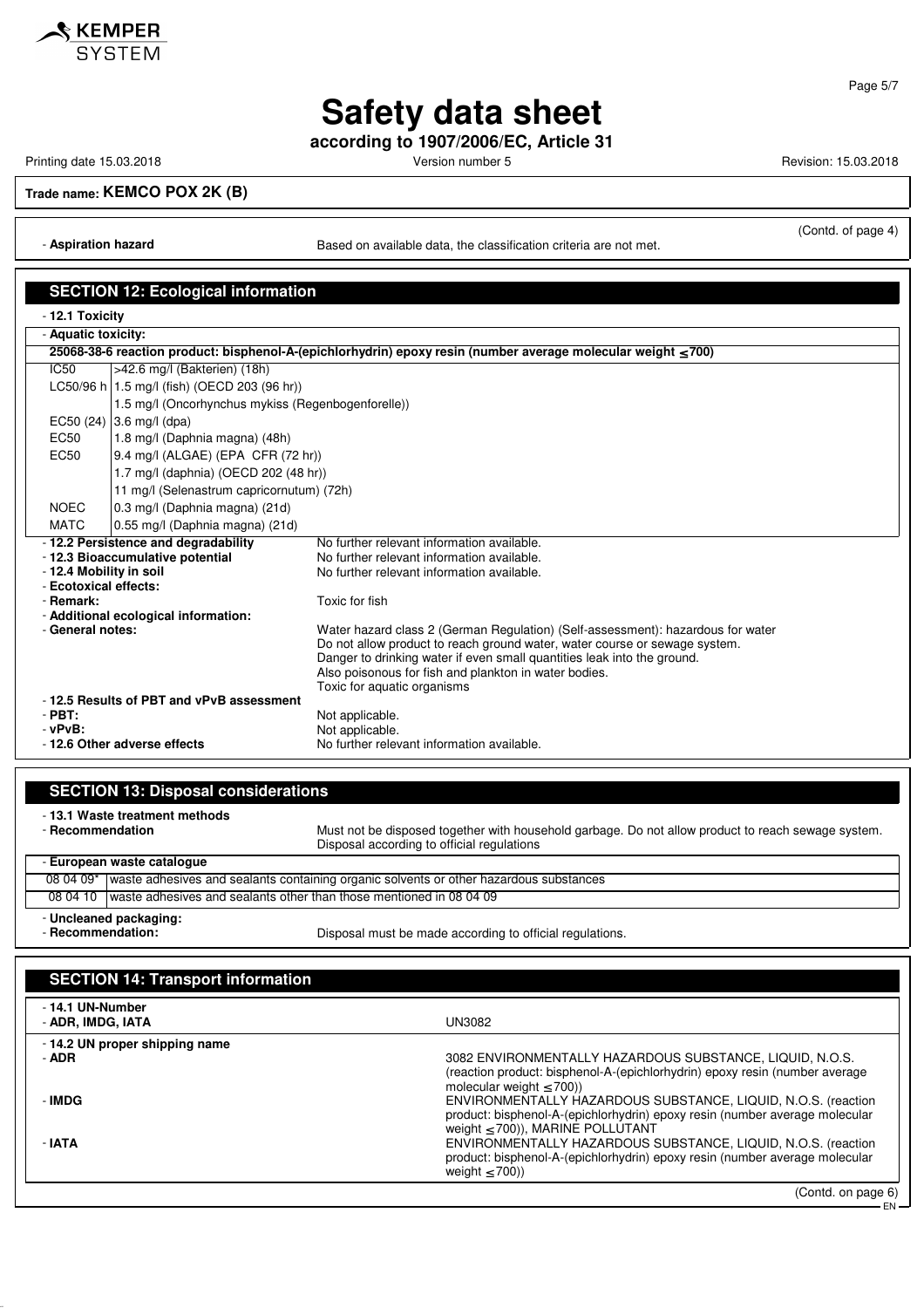

Page 6/7

# **Safety data sheet**

**according to 1907/2006/EC, Article 31**

Printing date 15.03.2018 **Printing date 15.03.2018** Version number 5 Revision: 15.03.2018

**Trade name: KEMCO POX 2K (B)**

|                                                                              | (Contd. of page 5)                                                                                                                                                                  |
|------------------------------------------------------------------------------|-------------------------------------------------------------------------------------------------------------------------------------------------------------------------------------|
| - 14.3 Transport hazard class(es)                                            |                                                                                                                                                                                     |
| - ADR                                                                        |                                                                                                                                                                                     |
|                                                                              |                                                                                                                                                                                     |
| - Class                                                                      | 9 (M6) Miscellaneous dangerous substances and articles.                                                                                                                             |
| - Label<br>- IMDG, IATA                                                      | ___________________________________                                                                                                                                                 |
|                                                                              |                                                                                                                                                                                     |
| - Class<br>- Label                                                           | 9 Miscellaneous dangerous substances and articles.<br>9                                                                                                                             |
| - 14.4 Packing group<br>- ADR, IMDG, IATA                                    | Ш                                                                                                                                                                                   |
| - 14.5 Environmental hazards:                                                | Product contains environmentally hazardous substances: reaction product:<br>bisphenol-A-(epichlorhydrin) epoxy resin (number average molecular weight $\leq$<br>700)                |
| - Marine pollutant:                                                          | Yes<br>Symbol (fish and tree)                                                                                                                                                       |
| - Special marking (ADR):<br>- Special marking (IATA):                        | Symbol (fish and tree)<br>Symbol (fish and tree)                                                                                                                                    |
| - 14.6 Special precautions for user<br>- Danger code (Kemler):               | Warning: Miscellaneous dangerous substances and articles.                                                                                                                           |
| - EMS Number:                                                                | 90<br>$F-A, S-F$                                                                                                                                                                    |
| - Stowage Category                                                           | A                                                                                                                                                                                   |
| - 14.7 Transport in bulk according to Annex II of Marpol and the IBC<br>Code | Not applicable.                                                                                                                                                                     |
| - Transport/Additional information:                                          |                                                                                                                                                                                     |
| - ADR                                                                        |                                                                                                                                                                                     |
| - Limited quantities (LQ)<br>- Excepted quantities (EQ)                      | 5L<br>Code: E1                                                                                                                                                                      |
|                                                                              | Maximum net quantity per inner packaging: 30 ml                                                                                                                                     |
| - Transport category                                                         | Maximum net quantity per outer packaging: 1000 ml<br>3                                                                                                                              |
| - Tunnel restriction code                                                    |                                                                                                                                                                                     |
| - Remarks:                                                                   | Container sizes below 5L = EXEMPT FROM LABELING according special<br>provision 375 ADR                                                                                              |
| - IMDG                                                                       |                                                                                                                                                                                     |
| - Limited quantities (LQ)<br>- Excepted quantities (EQ)                      | 5L<br>Code: E1                                                                                                                                                                      |
|                                                                              | Maximum net quantity per inner packaging: 30 ml                                                                                                                                     |
| - Remarks:                                                                   | Maximum net quantity per outer packaging: 1000 ml<br>Container sizes below 5L = EXEMPT FROM LABELING according special<br>provision 2.10.2.7 IMDG                                   |
| - UN "Model Regulation":                                                     | UN 3082 ENVIRONMENTALLY HAZARDOUS SUBSTANCE, LIQUID, N.O.S.<br>(REACTION PRODUCT: BISPHENOL-A-(EPICHLORHYDRIN) EPOXY RESIN<br>(NUMBER AVERAGE MOLECULAR WEIGHT $\leq$ 700)), 9, III |
|                                                                              |                                                                                                                                                                                     |

#### **SECTION 15: Regulatory information**

- **15.1 Safety, health and environmental regulations/legislation specific for the substance or mixture**

- **Directive 2012/18/EU**

- **Named dangerous substances - ANNEX I** None of the ingredients is listed.

- **Seveso category** E2 Hazardous to the Aquatic Environment

- **Qualifying quantity (tonnes) for the application of lower-tier requirements** 200 t

(Contd. on page 7) – EN